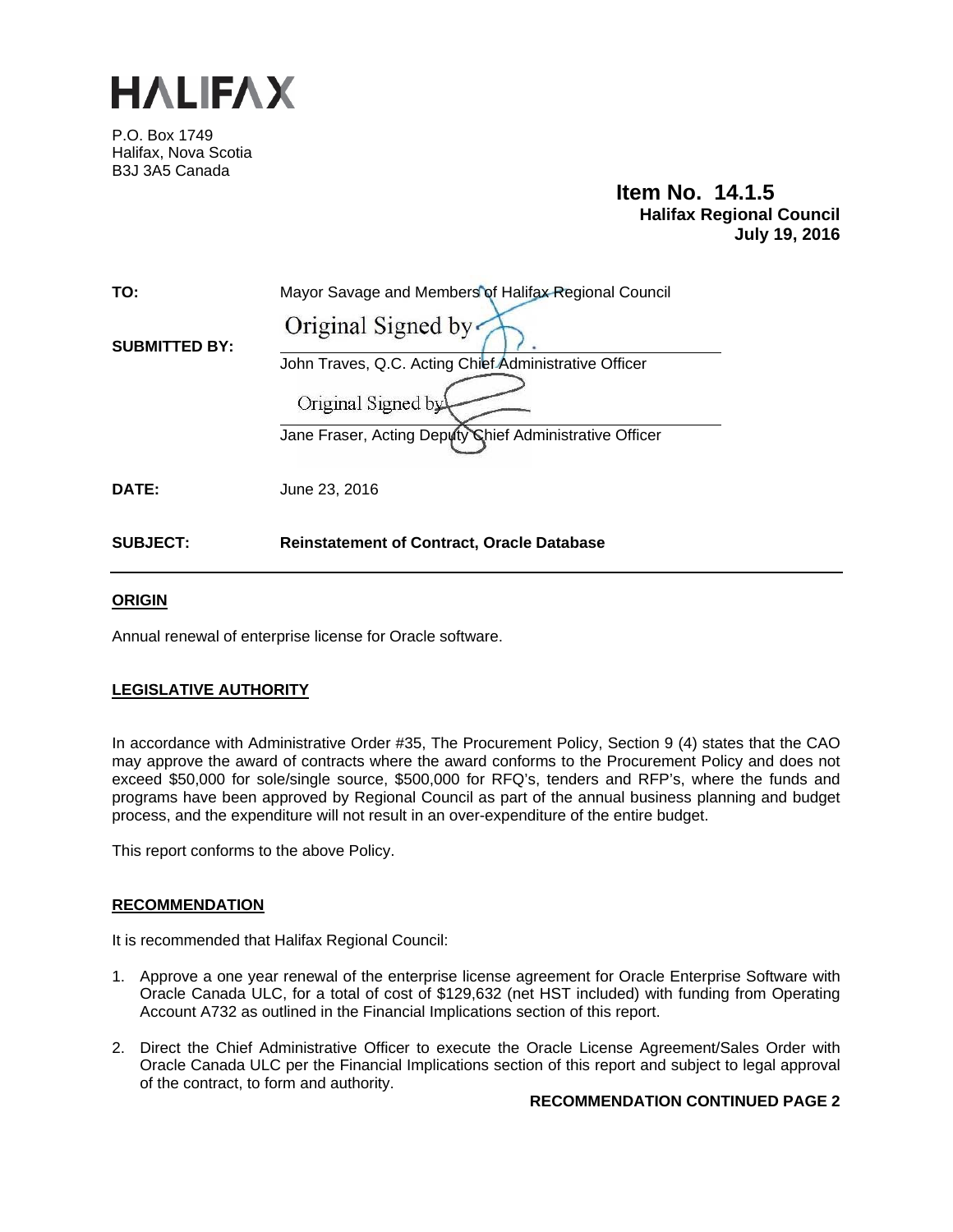3. Delegate the authority to approve and execute further extensions, additions, renewals and reinstatements of the Oracle License Agreement to the Chief Administrative Officer or their delegate for the life of the solution subject to budget availability and legal approval of the contract to form and authority.

### **BACKGROUND**

For 20+ years, Oracle databases have been used to support many business applications within HRM and HRWC. Over time the Oracle databases have been upgraded or new installs added as required from version 7, to the current version 12. The following is a list of some of the key corporate and business applications in which an Oracle database supports the backend storage of data for the application:

- Hansen Revenue and Permitting system
- CLASS Recreation registration system
- GIS All GIS mapping applications for HRM and well as HRWC
- Fleet Focus Fleet asset management system
- RIVA Asset Management System
- Trapeze Metro Transit Access a Bus scheduling
- HASTUS Metro Transit Scheduling system
- Digital Mug Shot System HRP
- Numerous custom web applications

The Oracle license and support provides to HRM access to Oracle product upgrades, new software releases, patches and bug fixes. It also allows HRM to initiate problem tickets to Oracle for assistance required to resolve break/fix incidents.

#### **DISCUSSION**

Oracle services are the sole intellectual property of the Oracle Corporation. The existing Oracle database was purchased prior to amalgamation and was upgraded from commercial consumer to enterprise on October 9, 2001 as approved by Halifax Regional Council. The current service has continued uninterrupted since that time.

Oracle requires that an enterprise license agreement be executed on an annual basis.

#### **FINANCIAL IMPLICATIONS**

Based on Oracle's cost of \$124,304 plus net HST of \$5,328 for a total cost of \$129,632, funding is available from ICT 2016-17 Operating Account A732-6204. Budget availability has been confirmed by Finance.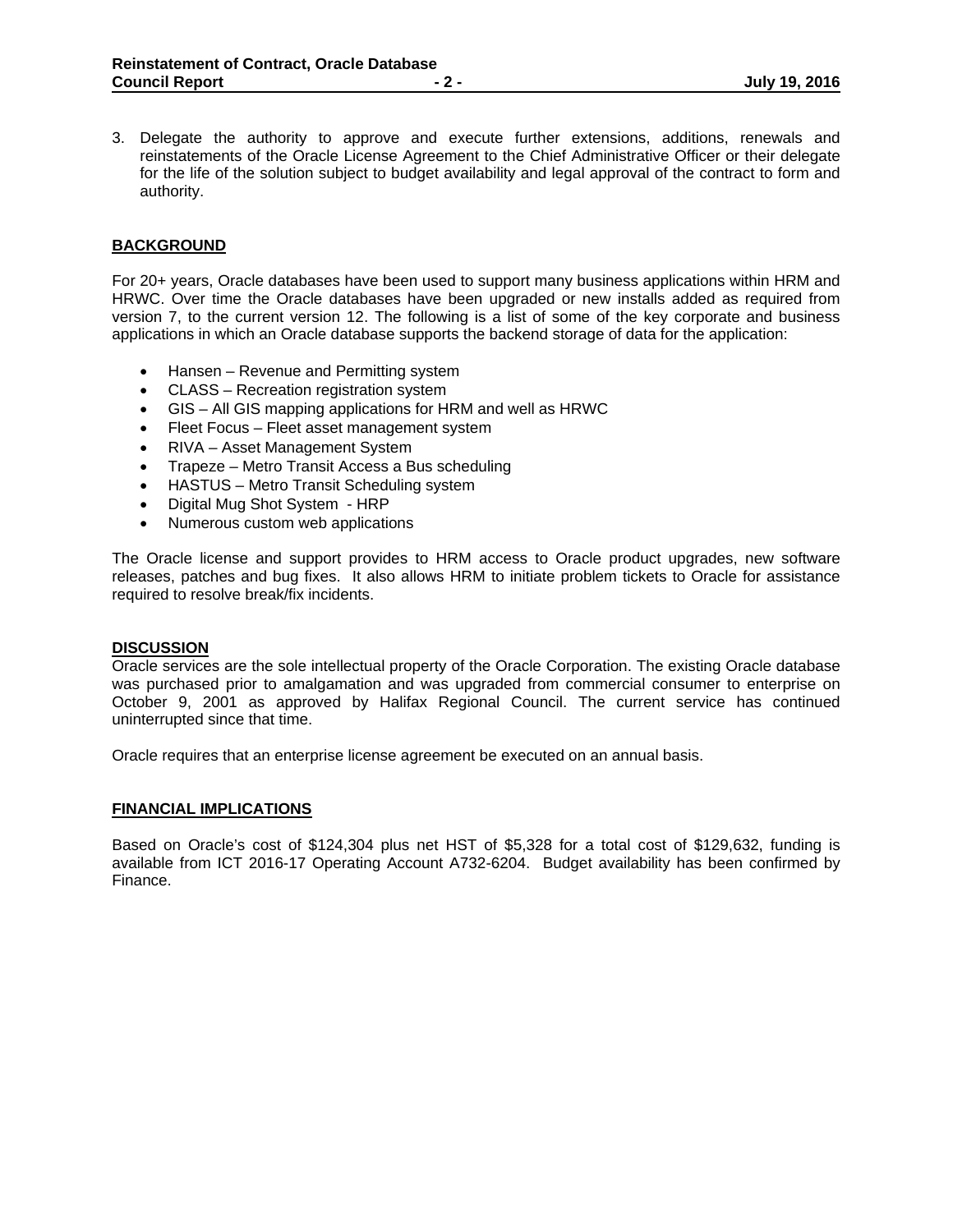# **RISK CONSIDERATION**

| <b>Recommendation:</b> |            |        |                   |            |
|------------------------|------------|--------|-------------------|------------|
| Risk                   | Likelihood | Impact | <b>Risk Level</b> | Mitigation |
|                        | $(1-5)$    | (1-5)  | (L/M/H/VH)        |            |
| None Identified.       |            |        |                   |            |

| <b>Alternative 1:</b> Not approve the renewal of the enterprise license |            |        |                   |                                        |
|-------------------------------------------------------------------------|------------|--------|-------------------|----------------------------------------|
| <b>Risk</b>                                                             | Likelihood | Impact | <b>Risk Level</b> | Mitigation                             |
|                                                                         | $(1-5)$    | (1-5)  | (L/M/H/VH)        |                                        |
| Re-platforming project to move to SQL                                   |            | 3      | м                 | Obtain additional funding              |
| database project is under estimated at 2                                |            |        |                   | and resources to continue              |
| years and multiple contract resources.                                  |            |        |                   | project past 2 years.                  |
| Some Business Applications do not work                                  | 4          | 5      | VH                | Go to RFP to procure                   |
| with alternate product (SQL).                                           |            |        |                   | alternate solutions and                |
|                                                                         |            |        |                   | implement multiyear                    |
|                                                                         |            |        |                   | projects                               |
| Oracle is out of compliance with licensing                              | 5          | 5      | VH                | Obtain permission to                   |
| for duration of re-platforming project. We                              |            |        |                   | execute a temporary                    |
| are fined for misuse of product.                                        |            |        |                   | contract.                              |
| Oracle support does not exist for duration                              | 5          | 5      | VH                | Purchase 3 <sup>rd</sup> party support |
| of re-platforming project. Systems are at                               |            |        |                   | via tender to bridge the gap           |
| risk of not having experts available to                                 |            |        |                   | in support.                            |
| resolve issues.                                                         |            |        |                   |                                        |

| Alternative 2: Not delegate authority for future extensions to CAO |            |        |                   |                             |
|--------------------------------------------------------------------|------------|--------|-------------------|-----------------------------|
| Risk                                                               | Likelihood | Impact | <b>Risk Level</b> | Mitigation                  |
|                                                                    | (1-5)      | (1-5)  | (L/M/H/VH)        |                             |
| Staff will be required to request annual                           |            |        | M                 | Staff and Council time must |
| approvals from Council.                                            |            |        |                   | be utilized to execute      |
|                                                                    |            |        |                   | annual contracts.           |

# **ENVIRONMENTAL IMPLICATIONS**

None

### **ALTERNATIVES**

- 1. Council could choose not to approve the renewal of the enterprise license. This is not recommended as it would necessitate the procurement and implementation of alternative database engines. . There are HRM applications that are only compatible with Oracle databases and simply will not work with others. Further, a database re-platforming initiative would be a significant project that is estimated to be at least two years in duration and would require contract resources to execute.
- 2. Council could choose not to delegate the authority for future extensions to the CAO or their delegate. This could result in an annual request for approval to Council for this ongoing operational requirement.

### **ATTACHMENTS**

None